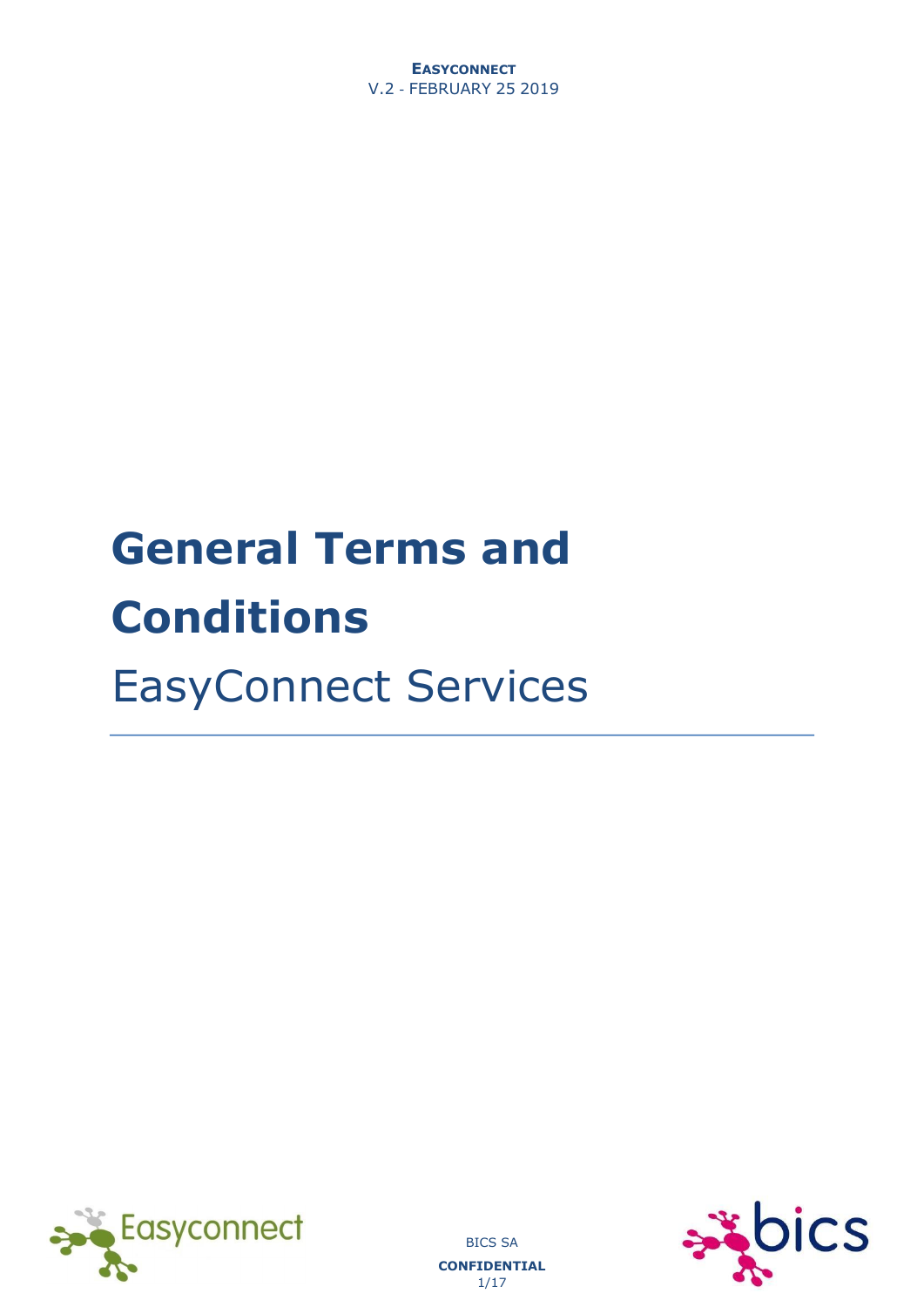#### ■ **ARTICLE 1: GLOSSARY**

- **EasyConnect Service Agreement**: the EasyConnect service(s) agreement(s), the relevant EasyConnect service Annexes(es) and the General Terms and Conditions.
- **General Terms and Conditions – EasyConnect:** the present General Terms and **Conditions**
- **Control**: Control over a Party as described in the accounting and consolidation rules applicable on the entity having control.
- **Customer:** the Party entering into the EasyConnect Service Agreement for the provision by BICS of EasyConnect Services.
- **BICS' Customer extranet (MyBICS portal):** A website accessible via the public Internet and protected by a username and password on which the Customer can find all tools and information relevant for the EasyConnect services
- **Force Majeure**: Acts or events that are outside the reasonable control of the relevant Party.
- **Internet**: Means a network of interconnected computer networks that transmit data by packet switching using the internet protocol (IP).
- **Network:** The transmission and/or switching equipment and other resources to convey signals between points by wire, radio waves, by optical or other electromagnetic means.
- **Operational Date**: Moment as from which The EasyConnect service(s) is/are supplied in accordance with the Agreement.
- **PSTN**: Means Public Switched Telephone Network
- **Public Internet:** Means the worldwide accessible Internet
- **Services:** Mean any EasyConnect service as described in relevant Service Annex.
- **SMS:** Short Message Service
- A2P SMS: Application to Person Short Message service is a message that is generated by application (typically a web app) and is being sent to a mobile

BICS SA **CONFIDENTIAL**  2/17

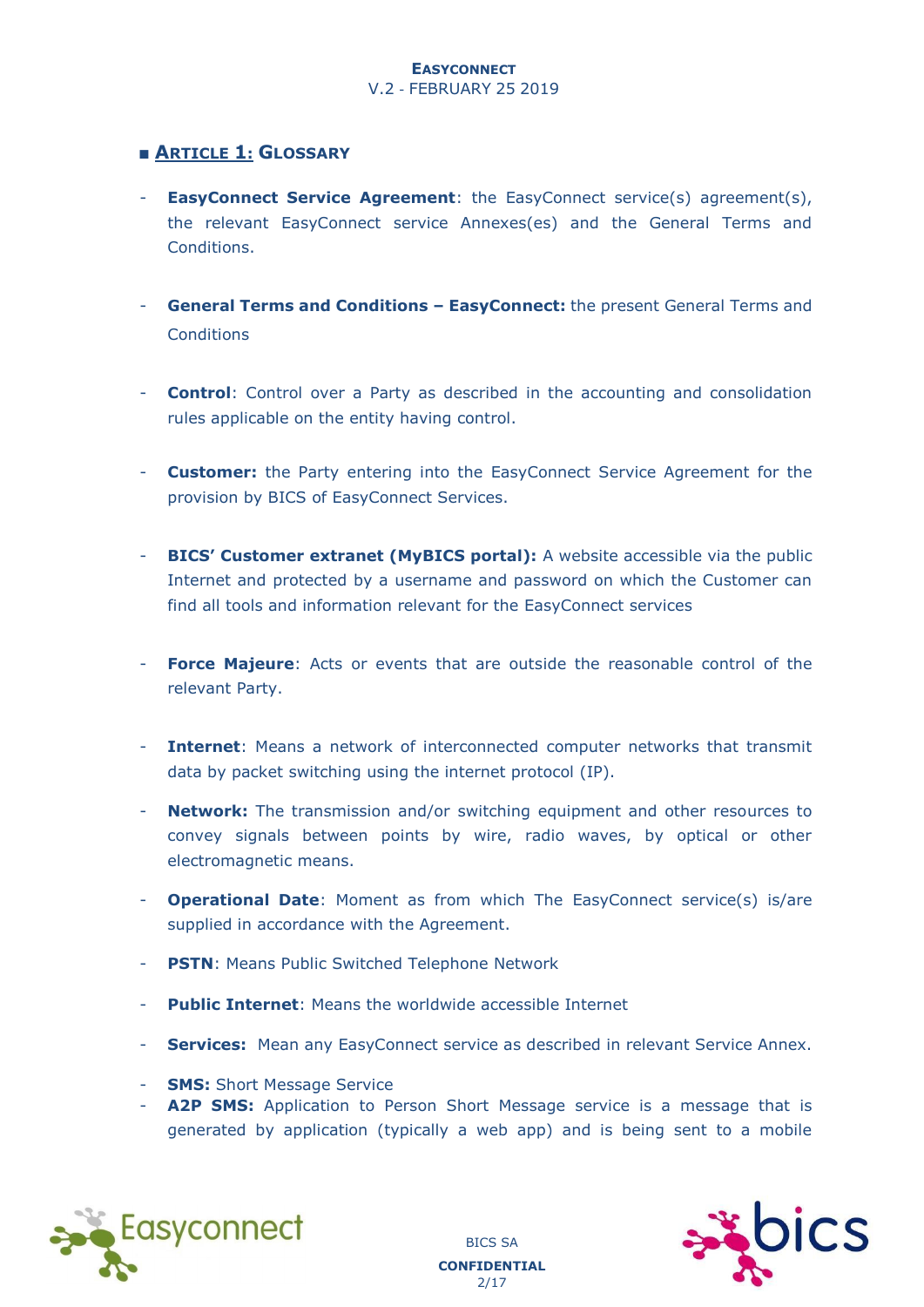#### V.2 - FEBRUARY 25 2019

subscriber, or by a person, using an application to send message to another end subscriber.

- **VoIP:** Means Voice over IP.
- **VoIP Services:** Means services that support voice- & fax- services in packet mode over the Internet Protocol.

#### ■ **ARTICLE 2 : RIGHTS AND OBLIGATIONS**

- 2.1. The Parties shall supply the EasyConnect Service(s) in accordance with the provisions made in this EasyConnect Service Agreement.
- 2.2. The Parties can subcontract the performance of Services to third parties. However, the Party remains liable for its obligations and for the subcontracted work.
- 2.3. The Parties shall co-operate to prevent and eliminate any kind of fraud or abuse that involves the Parties' respective Network or relevant service activity. If any Party suspects any kind of fraud or abuse which involves the Parties' respective Network or relevant service activity, the Parties shall co-operate and use all appropriate means to identify, eliminate and prevent the fraud or the abuse concerned. Either Party will be entitled to suspend the provision of the EasyConnect Service(s) with immediate effect if fraud is detected or if a Party is informed of fraud by a regulator or is instructed to suspend the EasyConnect Service(s) by a regulator or a government body.

#### ■ **ARTICLE 3: TERM AND TERMINATION**

#### - **TERMINATION MODALITIES**

- 3.1. Either Party can terminate the EasyConnect Service Agreement at any time upon giving a 1 month notice period.
- 3.2. In the event of a serious default by a Party, the other Party can terminate with immediate effect the EasyConnect Service Agreement. The following are considered to be serious defaults (non-exhaustive list):

BICS SA **CONFIDENTIAL**  3/17



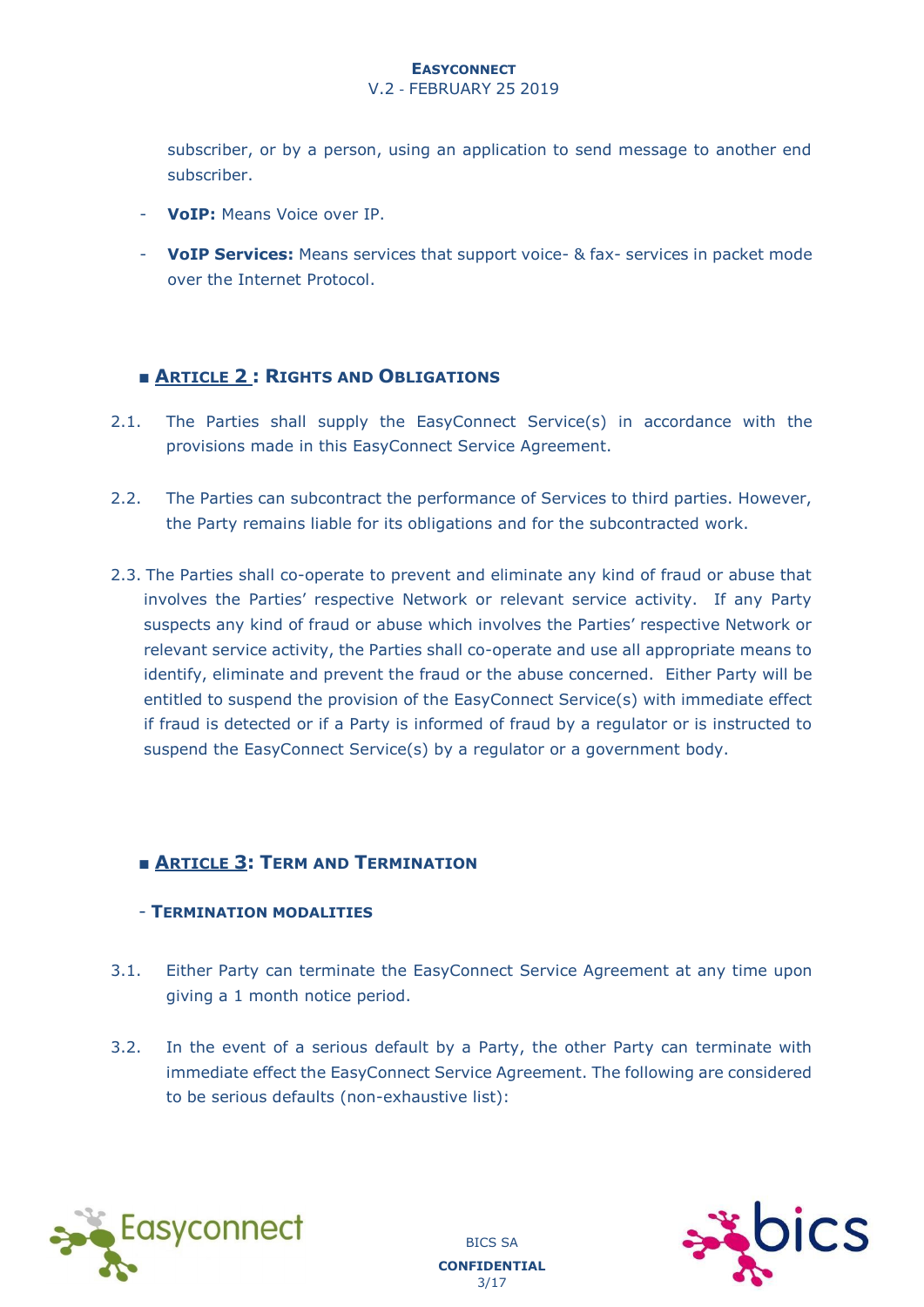V.2 - FEBRUARY 25 2019

- a. BICS not supplying the EasyConnect service (full service outage) during a period of 2 weeks;
- b. Non-payment of amounts due by the Customer within 5 calendar days after having been advised thereof by BICS in writing;
- c. Fraudulent or abusive use of the Service or absence of measures reasonably required to prevent such use;
- 3.3. Either Party is entitled to terminate with immediate effect the EasyConnect Service Agreement if the other Party is the subject of a bankruptcy order, or becomes insolvent, or makes any arrangement or composition with or assignment for the benefit of its creditors, or if any of the other party's assets are the subject of any form of seizure, or goes into liquidation, either voluntary (otherwise than for reconstruction or amalgamation) or compulsory or if a receiver or administrator is appointed over its assets (or the equivalent of any such event in the jurisdiction of such other party).

#### ■ **ARTICLE 4: FINANCIAL TERM**

#### **PREPAYMENT & BALANCE MANAGEMENT**

- 4.1. Prior to the Operational Date of the EasyConnect service, the Customer shall make an initial prepayment in the by Section A of relevant Service Annex agreed to be used currency at a minimum value equivalent to 1000 EURO. Any other payment done after the initial prepayment will be in the agreed to be used currency at a minimum value equivalent to 100 EURO. For the sake of clarity any payment sent in another currency than the one foreseen in the Agreement will not be converted to the EasyConnect balance but refunded to the bank account of the customer as fast as possible.
- 4.2. Any prepayment done by the Customer must contain the remittance code defined by BICS for the Customer; this remittance code to be used is also documented on the BICS' Customer extranet (MyBICS portal) in the balance info section.
- 4.3. The Parties agree that a prepayment is considered effective when the funds have been correctly identified and cleared on BICS bank account. BICS is not responsible for weekend notifications, public holidays, banking time funds clearing or email or other technical issues. The prompt transfer of funds of the valid prepayment available on BICS bank account is the sole responsibility of and is to be executed by the Customer. The Customer will at its own responsibility take this bank-

BICS SA **CONFIDENTIAL**  4/17



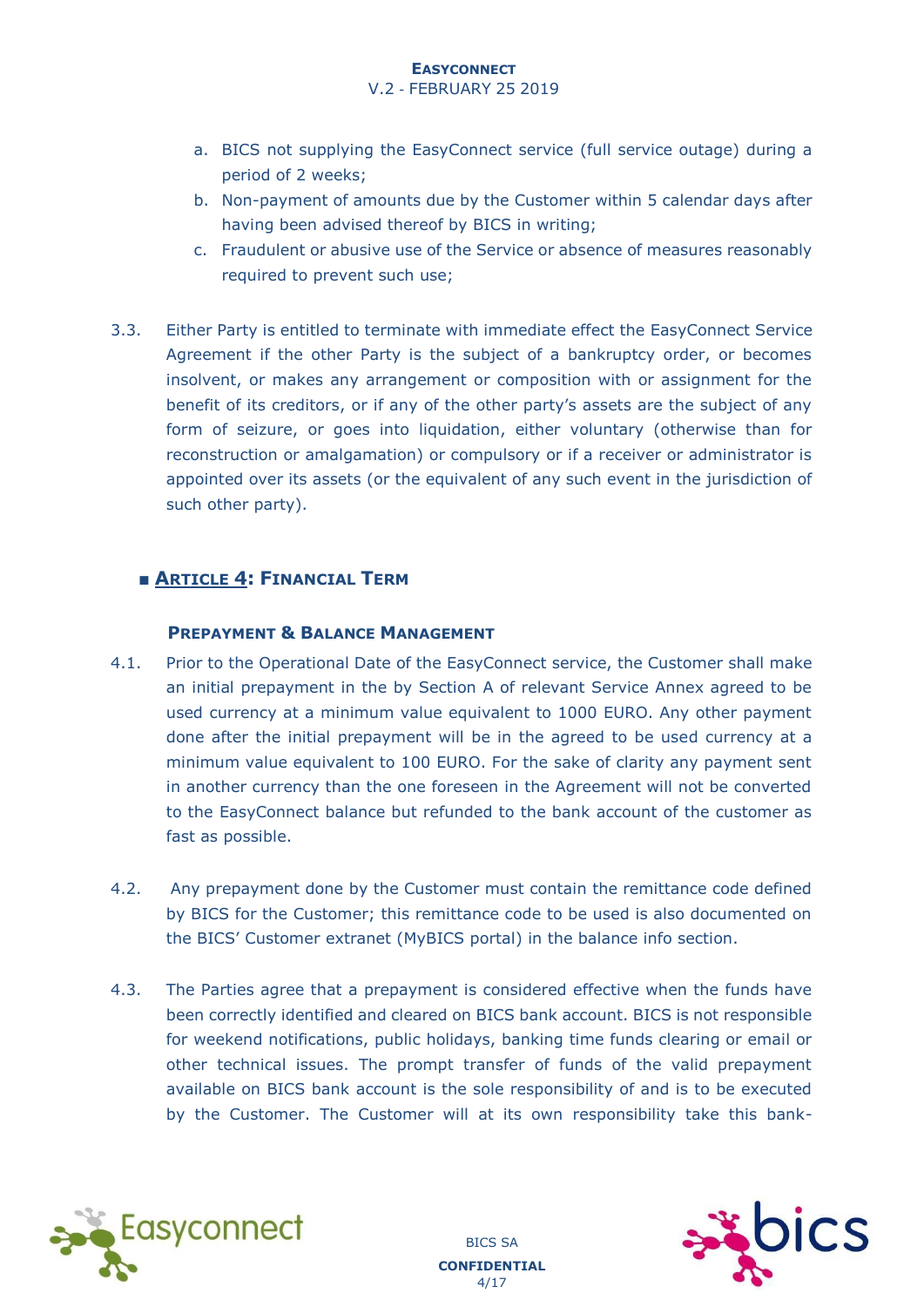#### V.2 - FEBRUARY 25 2019

transfer-delay into account, thus avoiding unplanned zero funds and suspension in accordance with the article 4.8. below. Bank charges are borne by the Customer.

- 4.4. Valid prepayments received (meaning effectively available on BICS bank account) and containing the correct agreed identification data will be added to the balance.
- 4.5. Prepayments that are received but for which BICS cannot identify the Customer due to missing identification data, will be temporally retained and added to the balance within 15 days after identification.
- 4.6. BICS will make available a set of web based tools on the BICS' Customer extranet (My BICS portal), allowing the Customer to track its prepaid balance online. The web interface is considered as an accurate guide. However, it is the full responsibility of the Customer to manage and maintain its prepaid credit balance to avoid service interruptions.
- 4.7. Every call / SMS sent by the Customer to BICS will consume/ exhaust in nearly real time the prepaid balance based on the applicable rates mentioned in the price-list in force at the time.
- 4.8. When the balance does reach zero (0) value, the service is automatically deactivated and the Customer will no longer be able to terminate traffic (voice and / or SMS) through BICS' network. Except if BICS and customer agree on another moment for the prepayment platform to send the suspension instruction, the suspension instruction is sent by the prepayment platform as soon as the balance reaches "0". The Carrier Service(s) will be suspended within 30 minutes of the suspension instruction being sent by the prepayment platform. Therefore, it is possible that outstanding amounts are due for services used during the period starting from the sending of the suspension instruction and the effective suspension. BICS cannot be held responsible for this delay and the possible negative balance created and customer agrees to pay the concerned amount. The service is automatically re-activated when the balance is made positive again by executing a prepayment. BICS commits to take all reasonable endeavours to notify Customer via e-mail and through BICS' Customer extranet as soon as BICS has suspended the EasyConnect Service(s).
- 4.9. The Customer is obliged and will be responsible for the updating and the payment of the prepayment amounts, such amounts always being greater than the amounts corresponding to the traffic which has been effectively processed in accordance with the rates which are in force at the time.





BICS SA **CONFIDENTIAL**  5/17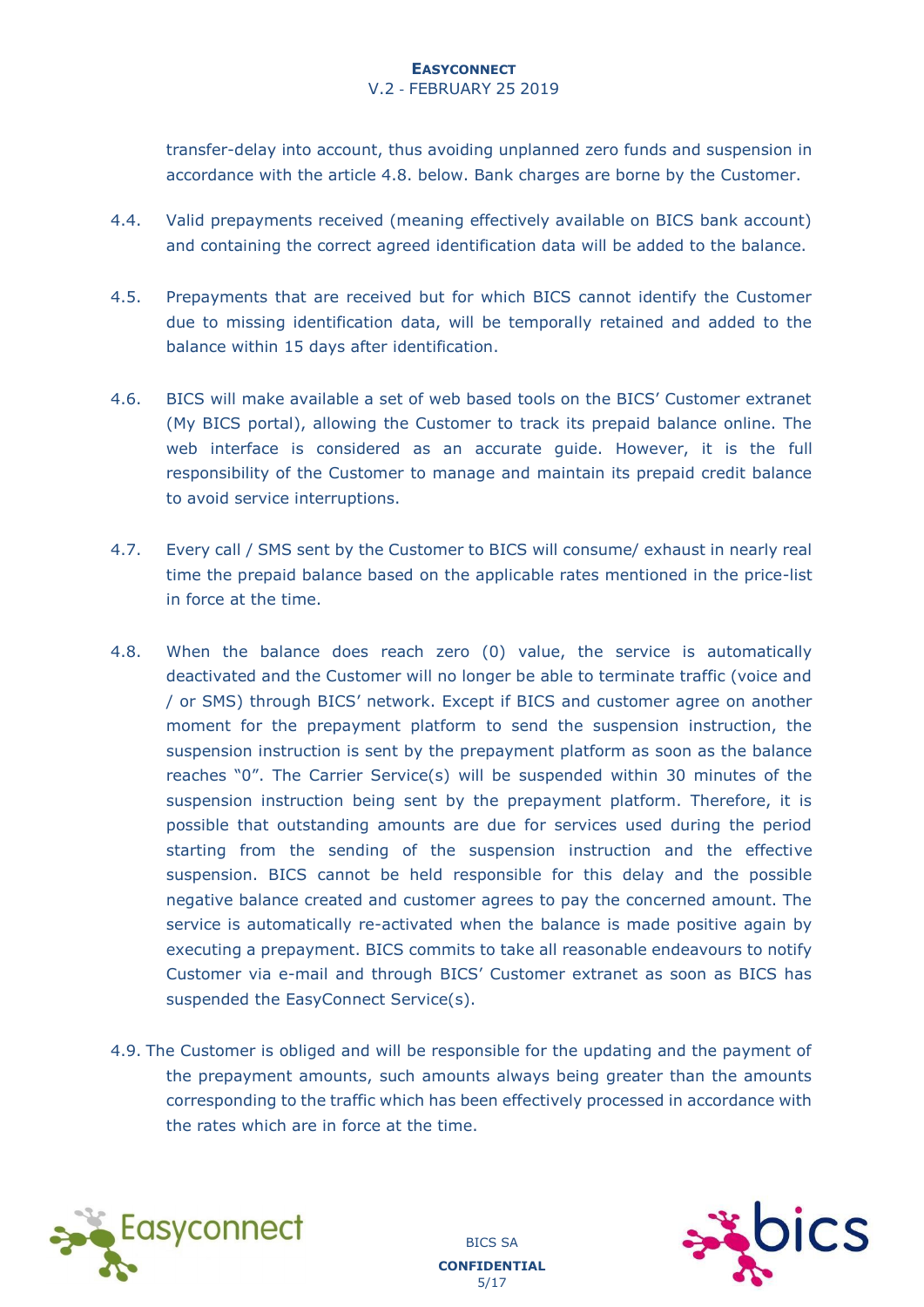#### V.2 - FEBRUARY 25 2019

- 4.10. For the purpose of allocating the actual consumption of Customer against the prepaid balance and in order to maintain a positive prepayment balance, the Parties agree to use BICS' figures (irrespective of any dispute) in case of difference between Customer and BICS' reconciliations.
- 4.11. Where any non-prepaid usage occurs, the following prepayment shall be applied first to any such usage.
- 4.12. Any adjustment of the real-time balance is made by BICS with its best endeavours and on a pro-rated basis. Once a month, a final adjustment of the balance will be executed based on the relevant valid monthly consumption reports made available on the BICS' Customer extranet. This monthly consumption report will detail the amount and if applicable type of VoIP minutes / SMSes per destination, the applicable rates per destination and the total amount consumed.
- 4.13. All prepayments made by the Customer must be fully consumed. In case of positive balance the day the service is terminated in accordance with the article 3.2., the Customer will not be entitled to request any kind of refund for the prepayments done.

#### - **INVOICING**

4.14. BICS will issue an electronic invoice equal to the amount of the prepayment after receipt of each prepayment. The invoices will be published on the BICS' Customer extranet.

#### - **FINANCIAL AND BALANCE LEVEL DISPUTES**

- 4.15. If the Customer disagrees with specific elements redrawn from its balance, it must notify BICS via BICS' Customer extranet at the latest 30 days after the occurrence of the disputed balance redraw. However, disputes are independent of the prepayment process. All disputes must at least explicitly mention the EasyConnect Service Agreement's reference number, the service used, the destination, the object and arguments of protest (if applicable).
- 4.16. The Parties shall not raise a dispute in relation to all or part of a prepayment invoice later than six (6) months after the end of the month to which the invoice relates. After this six (6) months period, the Parties agree to irrevocably waive their rights



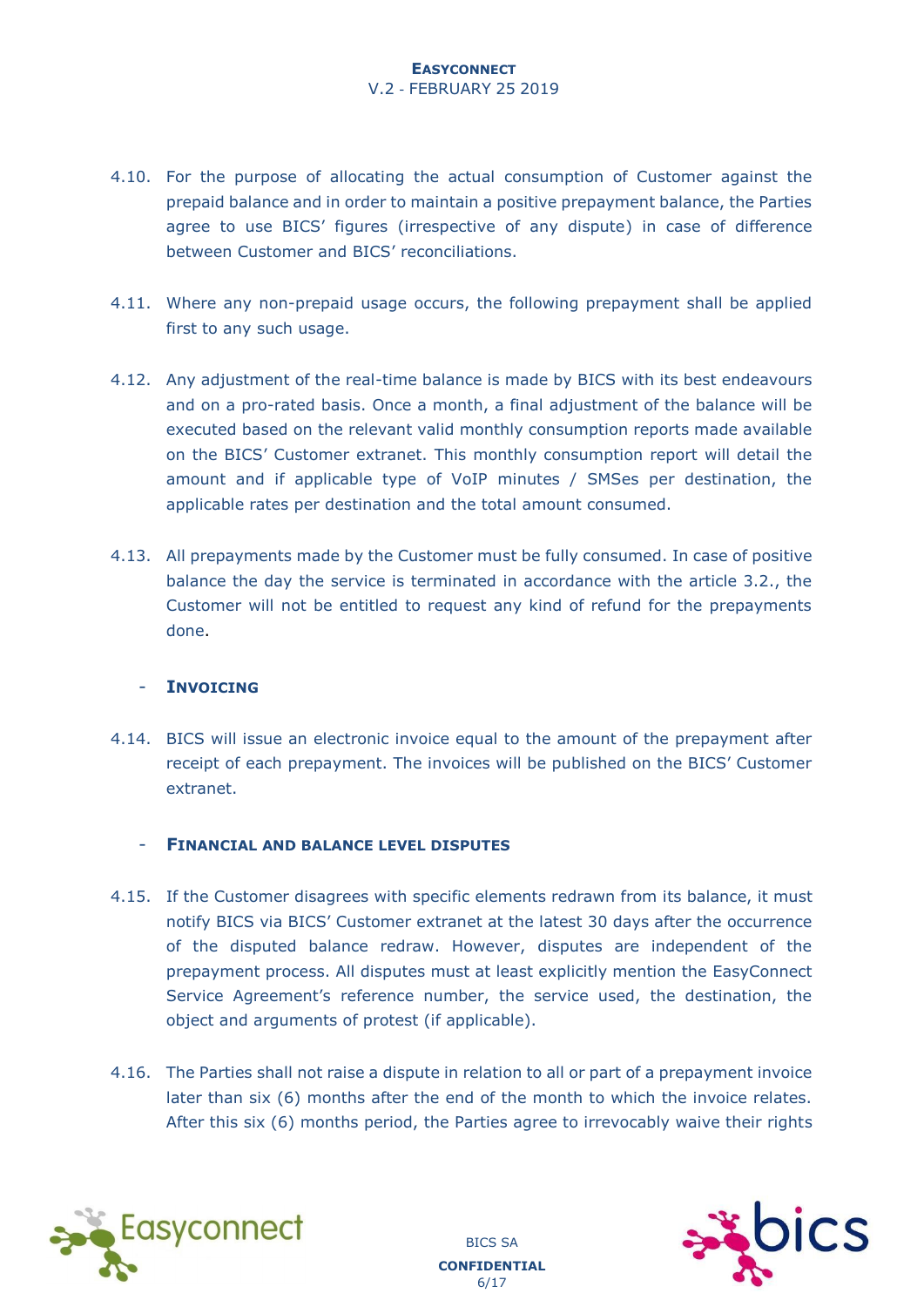V.2 - FEBRUARY 25 2019

to dispute the invoice. In case of fraud, this six (6) months period will not be applicable.

- 4.17. If the amount in dispute on balance level or invoice is less than  $\epsilon$ 50 value, the Parties agree not to pursue the dispute.
- 4.18. BICS shall not be obliged to establish a credit note for the supply of the EasyConnect service for which the Customer could not collect the corresponding amount with its end user (e.g. in the event of insolvency or fraud).

#### - **EASYCONNECT SERVICES PRICING**

- 4.19. All prices shall be quoted per minute or per sms, depending on the service being used and are exclusive of any tax. Prices are set out in the official price lists published on the BICS' Customer extranet.
- 4.20. BICS will communicate prices via the BICS' Customer extranet for the relevant service via separate and non-related price lists.
- 4.21. Prices are subject to change from time to time in respect to the condition that BICS will notify the Customer at least seven (7) calendar days prior to the rate modification by publishing a new price list on the BICS' Customer extranet.
- 4.22. For VoIP EasyConnect service, despite the fact that pricing is quoted per minute, BICS will calculate the cost of each call originated by the Customer in one-second increments and adapt the balance accordingly. For SMS EasyConnect service pricing is being quoted per delivered SMS. A SMS is considered as delivered as soon as it has been successfully submitted to BICS

#### - **VAT**

4.23. The prices exclude VAT or any other applicable tax. If a Party applies any tax on the EasyConnect service(s), it should notify the other Party thereof at the latest at the execution of the EasyConnect service(s) or at the entry into force of the tax. The Party refusing any tax must notify the other Party in advance and motivate its refusal in detail. Such objecting Party shall have the right to protest, by appropriate proceedings, the imposition or assessment of any such taxes and shall be responsible for such payments that are ultimately required and shall indemnify and hold the other Party harmless from any expense, legal action, or cost resulting from

> BICS SA **CONFIDENTIAL**  7/17

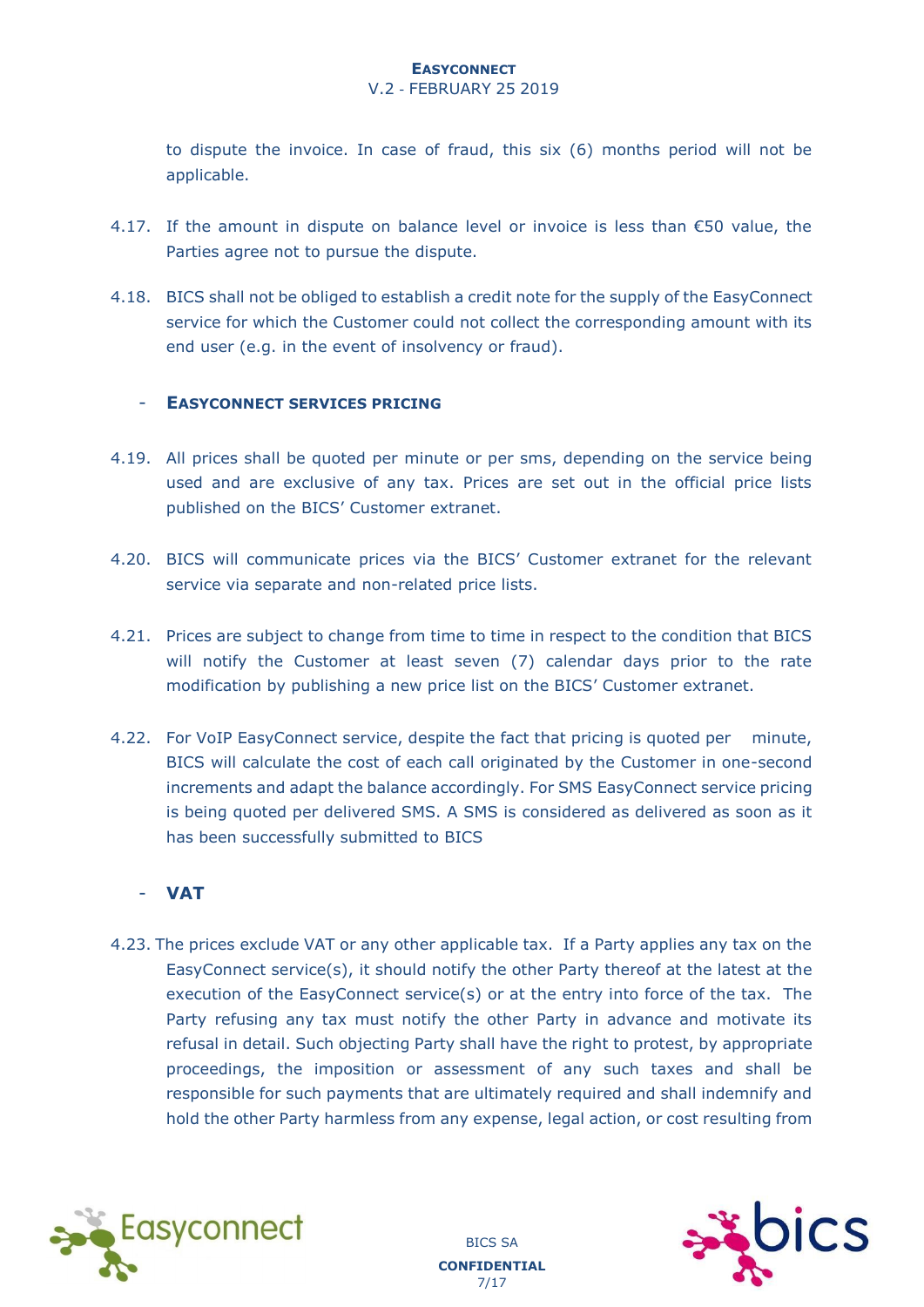#### V.2 - FEBRUARY 25 2019

the exercise of its rights pursuant to this Article. If the tax could be reduced or refunded by introduction of any tax document and intervention/collaboration of the other Party, the later will do the necessary requirement to reduce or obtain the refunding of the tax.

The Services will be provided as described in Schedule 1 and Schedule 2 (Service plans) of this Agreement.

#### ■ **ARTICLE 5: WARRANTY**

- 5.1. The EasyConnect service(s) is to be provided to the best ability of BICS and in accordance with "state of the art" techniques, without warranties as to the intended result to be achieved.
- 5.2. The warranty is excluded for defects or service interruptions of the EasyConnect service if the Customer does not follow the BICS instructions.

#### ■ **ARTICLE 6: LIABILITY**

- 6.1. For direct material damages and direct physical damages (including direct material and physical damages of the employee(s) and contractor(s)), a Party's liability shall be limited to EURO 500,000.00 per year.
- 6.2 All other damages, such as those caused by Force Majeure, indirect (material and immaterial), pure or consequential, immaterial and/or financial, special, incidental or punitive damages, including but not limited to loss of profit, loss of revenue, customers of the other Party, loss of data, loss of use, loss of savings, loss of goodwill or opportunity, interruption of service or claims of third parties, are excluded from each Party's liability.
- 6.3 Neither Party may exclude or limit its liability if the damages suffered by other Party are caused by fraud or are caused recklessly, knowingly or having reason to know that it would be likely to result in such damage.



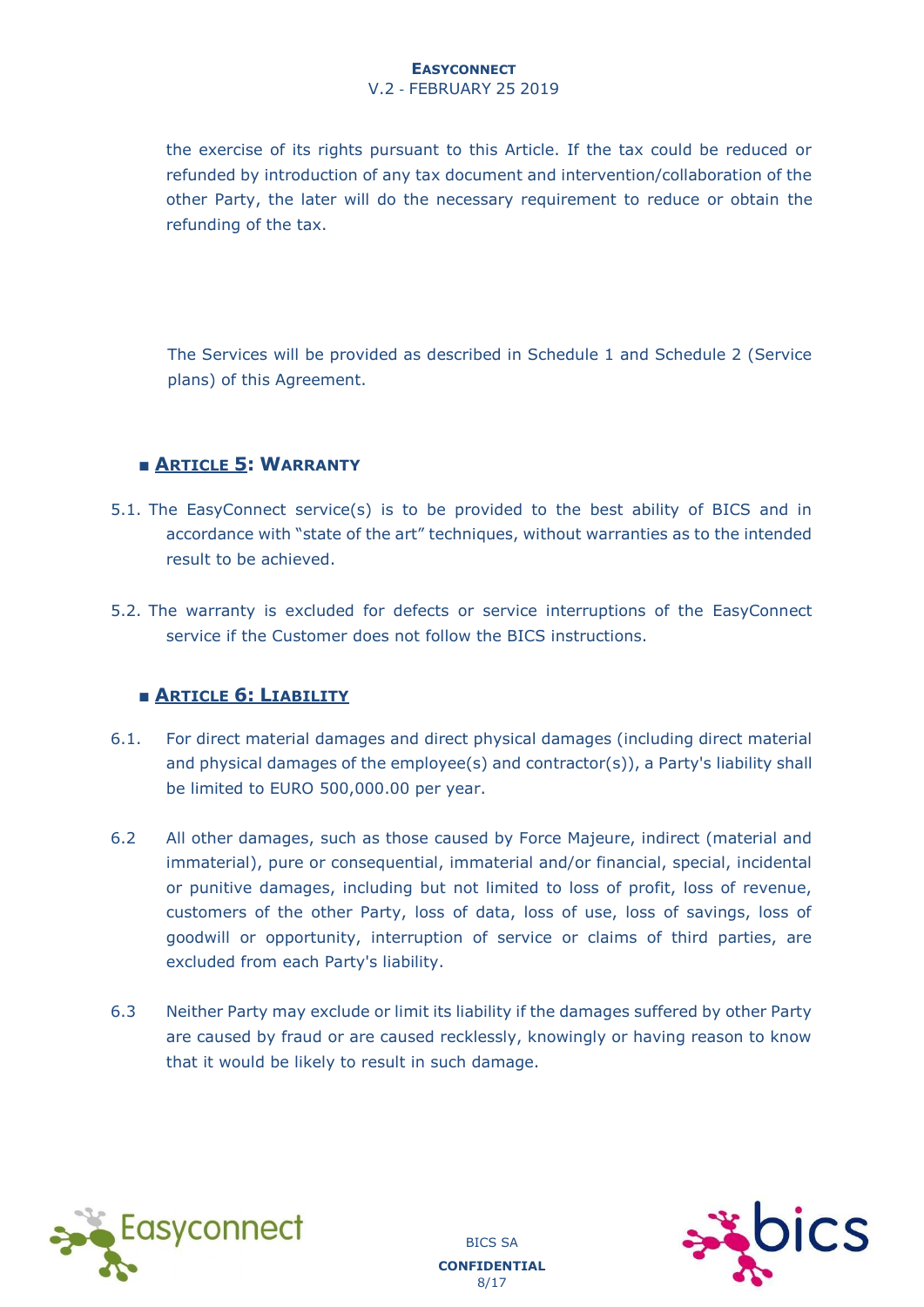#### ■ **ARTICLE 7: FORCE MAJEURE**

Neither Party shall be liable for any delay or deficiency in the performance of its obligations if this delay is imputable to force majeure. Following events are considered to be force majeure (not exhaustive list): act of God, flood, earthquake, storm, thunderstorm, frost, explosion, lighting, fire, epidemic, war, outbreak of hostilities (whether or not war is declared), riot, strikes or other labour unrest, civil or military disturbance, embargo, social conflicts, sabotage, fibre or cable cut, expropriation by governmental authorities, interruptions by regulatory or judicial authorities, interruption or break-down of electricity supply or other acts of events that are outside the reasonable control of the concerned party.

#### ■ **ARTICLE 8 CONFIDENTIALITY**

- 8.1 The EasyConnect Service Agreement is made in strict confidence between the Parties. Neither Party will disclose whole/or a part of this Agreement without the prior written consent of the other Party.
- 8.2 After termination of The EasyConnect Service for whatsoever reason, the obligations of confidentiality provided under this Agreement will remain in full force and effect during 3 years as from such termination.

#### ■ **ARTICLE 9: GENERAL PROVISIONS**

- 9.1 The EasyConnect Service Agreement cannot be interpreted as giving a Party the right to use the intellectual property of the other Party. The Parties commit not to compromise in any manner each other's registered trademarks and/or service marks.
- 9.2 The failure of any Party to exercise any right or remedy under this Agreement shall not constitute a waiver of such right or remedy, and the waiver of any violation or breach of the Agreement by a Party shall not constitute a waiver of any prior or subsequent violation or breach.
- 9.3 If any provision of the EasyConnect Service Agreement is determined by a court or other competent authority to be invalid, illegal or unenforceable, such invalidity, illegality or unenforceability shall not affect the validity, legality or enforceability of any other provision of this Agreement.

BICS SA **CONFIDENTIAL**  9/17



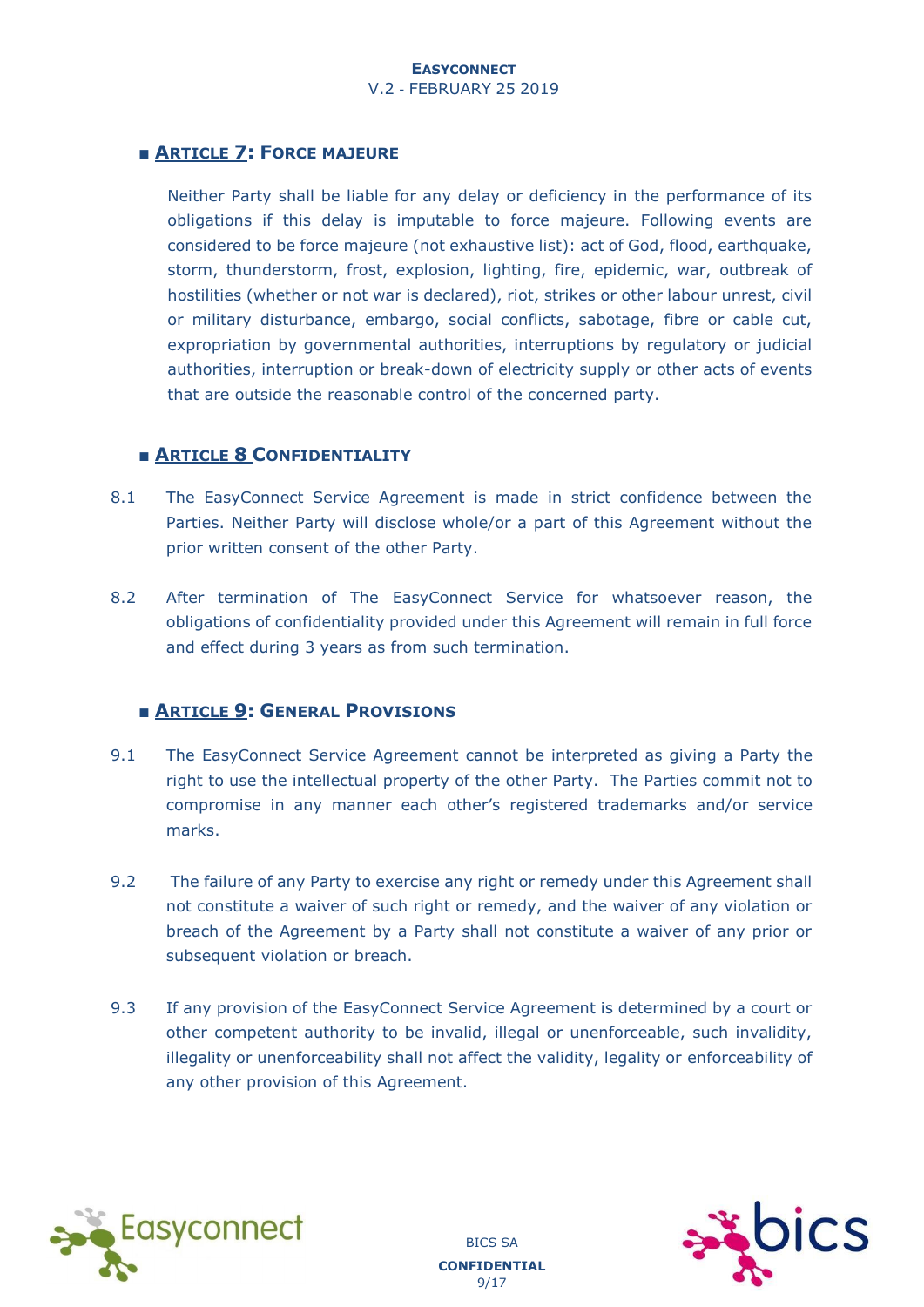V.2 - FEBRUARY 25 2019

- 9.4 The Parties to the EasyConnect Service Agreement are independent contractors. Neither Party is an agent or representative of the other Party. Nothing in the EasyConnect Service Agreement shall be deemed to create a partnership, joint venture or similar relationship.
- 9.5 The signing persons are duly authorised by legal and corporate rules to represent and engage their respective Party and declare to act within the authority delegated to them. Any Party to the EasyConnect Service Agreement may require proof of the powers delegated to the person representing and engaging the other Party.
- 9.6 Neither Party may assign or transfer all or any part of its rights, benefits or obligations under the EasyConnect Service Agreement without the prior written consent of the other Party.
- 9.7 BICS reserves its rights to modify unilaterally the terms and conditions of the entire EasyConnect Service Agreement. The version of the EasyConnect Service Agreement which is accessible on the BICS' Customer extranet must always be considered as the latest version of the agreement. The Customer is entitled to terminate the EasyConnect service if it does not agree with the changes.

#### ■ **ARTICLE 10: DISPUTES**

The EasyConnect Service Agreement and the relationship of the Parties in connection with the subject matter of the Agreement shall be governed by and determined in conformity with Belgian law. Any dispute shall be brought before Brussels courts.



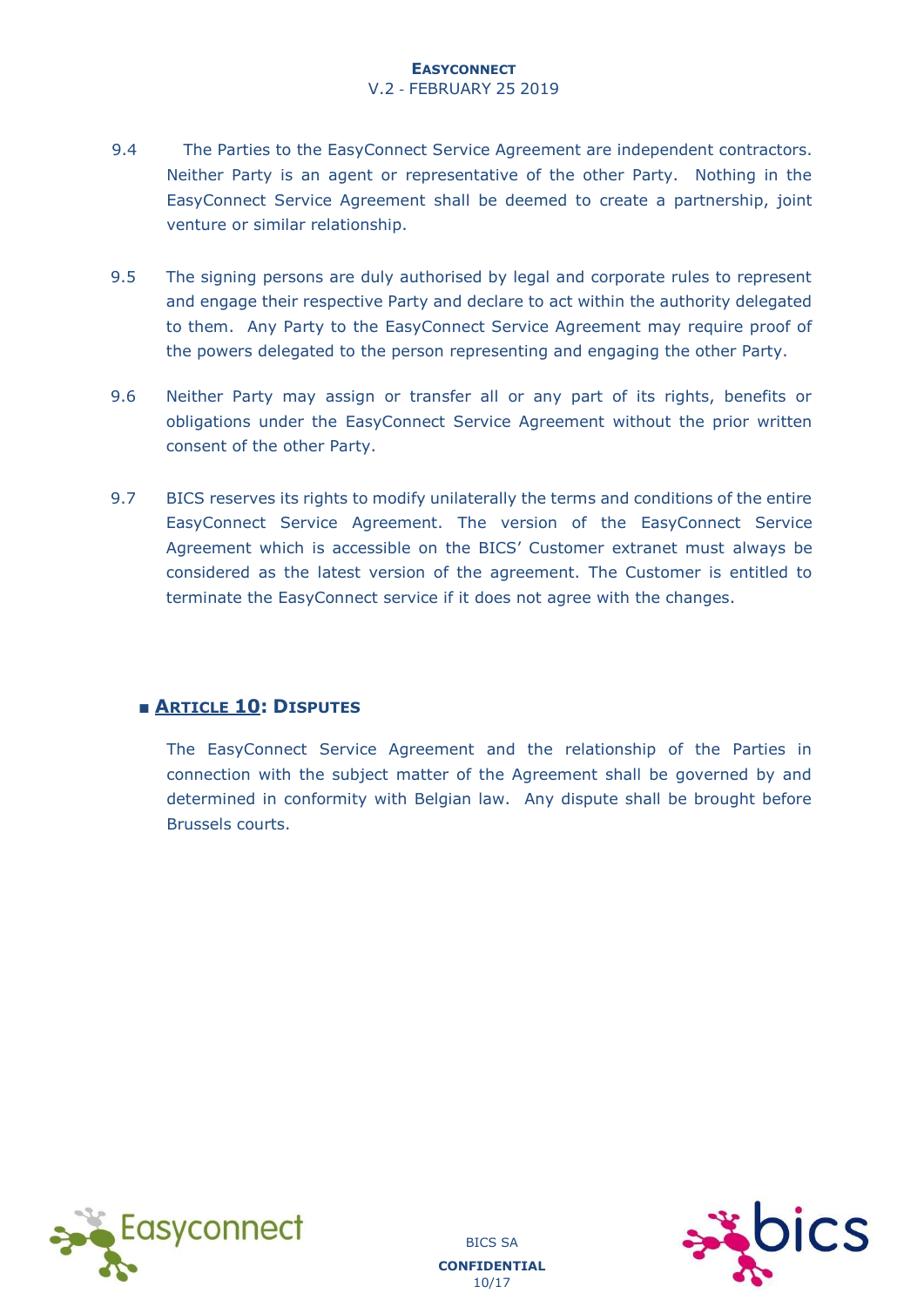#### **EASYCONNECT** V.2 - FEBRUARY 25 2019

# Schedule 1 – VoIP Service Plan **1. Scope**

On a non-exclusive basis, BICS agrees to provide to the Customer the connecting facility with its network allowing the Customer to route its international outbound VoIP traffic directly or in transit to various destinations.

The type of traffic, for originating and for terminating traffic, shall be VoIP traffic only. For sake of clarity, the following examples are excluded: manual treated calls via operators, ISDN traffic or any other type of voice and data traffic.

## **2. Service description and features**

- VoIP services will use IP routing and will be handled via public addresses in the public internet routing table.
- The technical specifications of the VoIP Services are described in the "Ready for Service" mail which is sent out when the interconnection process is over.
- The Customer shall, by use of the correct technical prefix, be able to decide "call by call", if it wants to use Business class routing or First class VoIP routing. The default routing when no prefix is used is First class VoIP routing.
- Because of the nature of VoIP interconnection over Public Internet the following remarks apply:

BICS SA **CONFIDENTIAL**  11/17



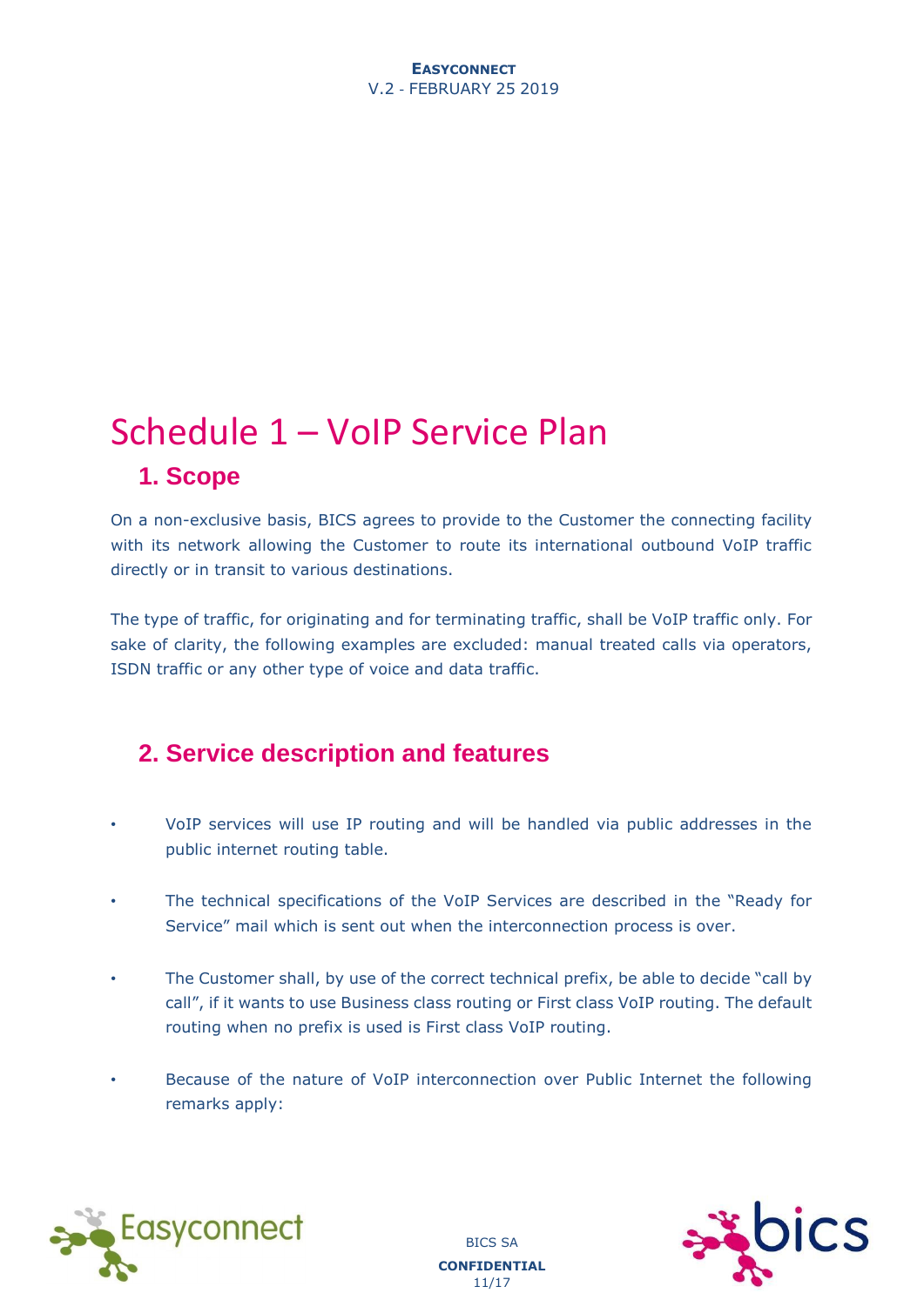#### V.2 - FEBRUARY 25 2019

- $\checkmark$  Applications such as fax, modem and multichannel Videoconferencing are supported on a best effort basis, but not committed;
- $\checkmark$  Statistics provided in QoS reporting are based on calls received by BICS and may differ from number of calls sent;
- $\checkmark$  Parties do not take any liability for the conveyance of the CLI over the Public Internet interconnection between their networks;
- $\checkmark$  Service and quality guarantees only cover the transmission part after the calls reach the BICS VoIP platform (being the SBC). Under this agreement BICS gives no service or quality commitment for the Public Internet link between the Parties' VoIP platforms.

## **3. Technical Connection**

- To perform the VoIP Services, each Party must bear the costs related to investment, provisioning and maintenance of the connecting facility located within its network territory.
- To perform the VoIP Services, each Party must bear the costs related to investment, provisioning and maintenance of third party Public Internet transport located outside its respective network territory.
- The VoIP Services will be handed over to BICS with IP connectivity. Connections can be made over the Public Internet and the used IP addresses will allow being routed using Public Internet routing.
- BICS determines in which manner directly or indirectly it routes the received VoIP traffic pursuant to the First Class VoIP or Business Class routing plan. BICS is not obliged to convey Call Line Identification (CLI). In case First Class VoIP routing is used by the Customer, BICS will execute in good faith and with its best endeavours the use of routes which are supporting the transmission of CLI, as mentioned below in the characteristics of this routing product. In no event will a Party provide the other with access to end-user's management systems.
- The number of simultaneously usable sessions supporting the VoIP traffic sent by the Customer to BICS will be fixed at 150 sessions. If the Customer exceeds this number of simultaneously usable sessions, the calls will be rejected.



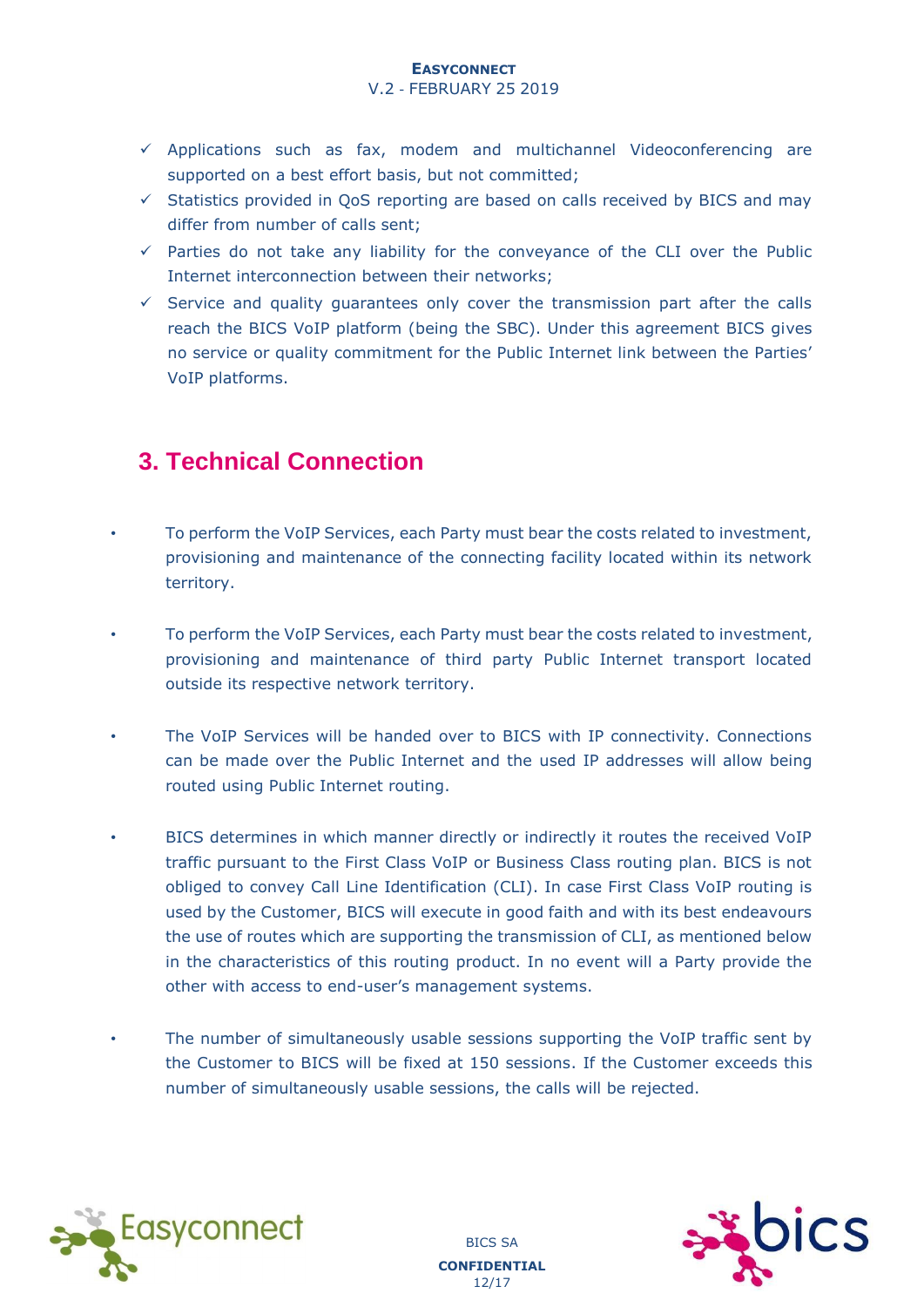#### V.2 - FEBRUARY 25 2019

#### ■ **FIRST CLASS VOIP ROUTING CHARACTERISTICS**

- First Class VoIP quality is a very high quality for International VoIP Outgoing Calls. The aim of this product is to enable traffic termination at retail quality.
- The First Class VoIP routed calls shall be carried over the best available quality routes. Therefore BICS shall use its best efforts to route as such.
- The First Class VoIP routed calls shall be preferentially routed on direct routes to the destination operators. A transcoding free direct VoIP route will have preference on a direct TDM route.
- If BICS chooses to use a hub inside the First Class VoIP routing, only the best available alternative routes will be implemented. Such routes must provide a quality at least comparable to the direct route.
- BICS is responsible for in-depth testing of each First Class VoIP route before implementation.
- BICS shall on an on-going basis monitor the performance of the implemented First Class VoIP routes.
- BICS guarantees to take immediate action when the quality of the First Class VoIP routes is insufficient.
- BICS ensures 24/24 hours pro-active quality monitoring and alarm identification for the First Class VoIP routing. Technical trouble tickets opened by the Customer via the Customer extranet will be actively used to identify quality issues on specific routes.
- BICS guarantees that when First Class VoIP quality routing is used the Calling Line Identification (CLI) and the CLI information (CLIP and CLIR) will be transparent passed over the BICS network to the destination network. BICS does not guarantee that the destination network will respect the rules and obligations for CLI information transmission towards the end-user.





BICS SA **CONFIDENTIAL**  13/17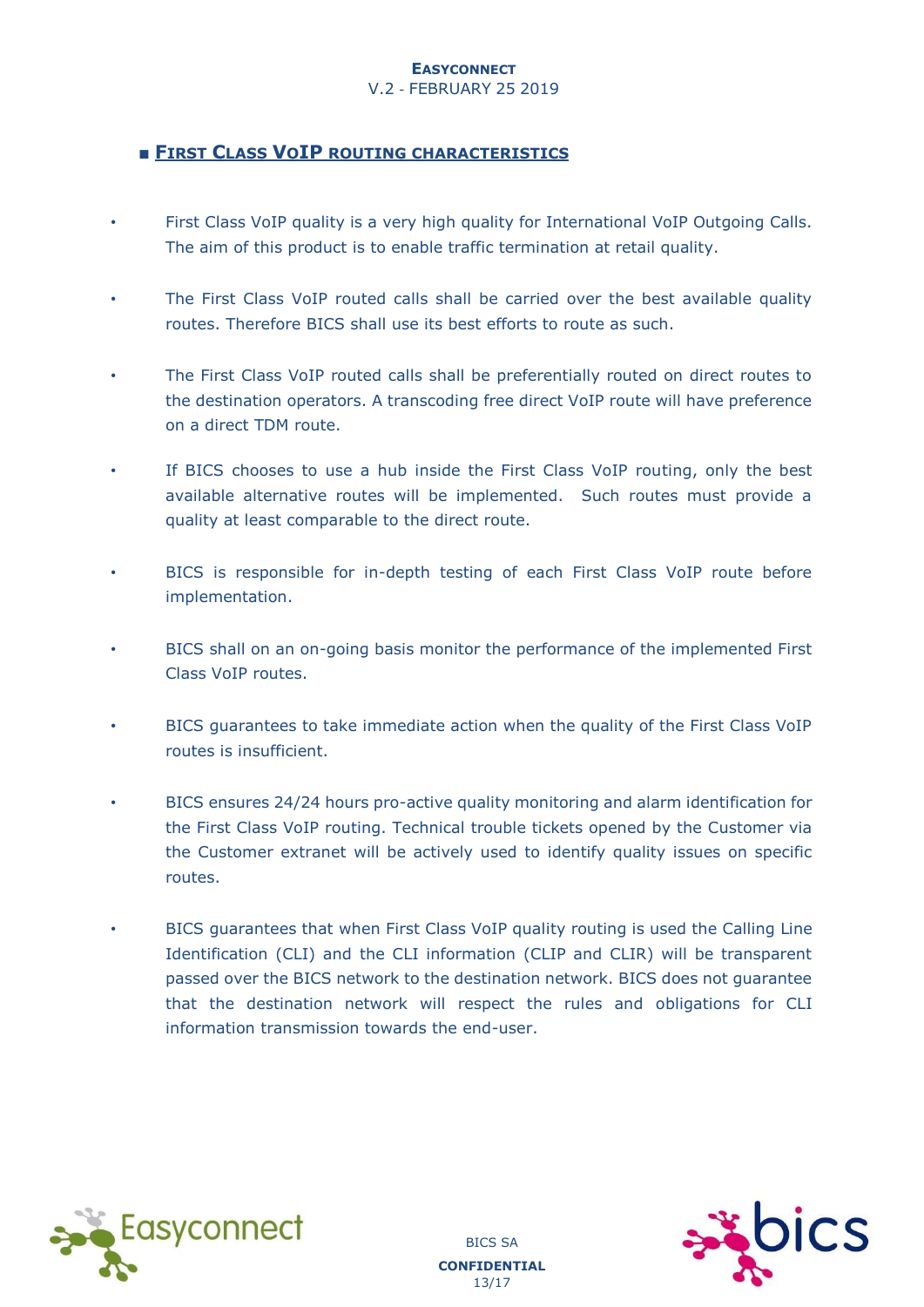V.2 - FEBRUARY 25 2019

#### ■ **BUSINESS CLASS ROUTING CHARACTERISTICS**

- Business Class quality is a best effort quality for International VoIP Outgoing Calls. The aim of this product is to enable traffic termination at a best possible cost versus quality ratio.
- BICS does not offer any quality guarantees to the Customer for calls made using the Business Class routing quality. Where the Customer finds the Business Class quality does not support its business needs towards a certain destination, it will start using the First Class VoIP quality service in order to resolve the issue.

# **4. Quality of Service (QoS) reporting**

Via the Customer extranet, BICS shall provide reporting per destination of the following performance parameters related all traffic sent to BICS by the Customer:

> o Network Efficiency Ratio (NER); o Carrier Answer to Seizure/Bid Ratio (ASR/ABR); o Post Gateway Delay (PGD); o Average Length Of Conversation (ALOC).

o CLI transit transparency



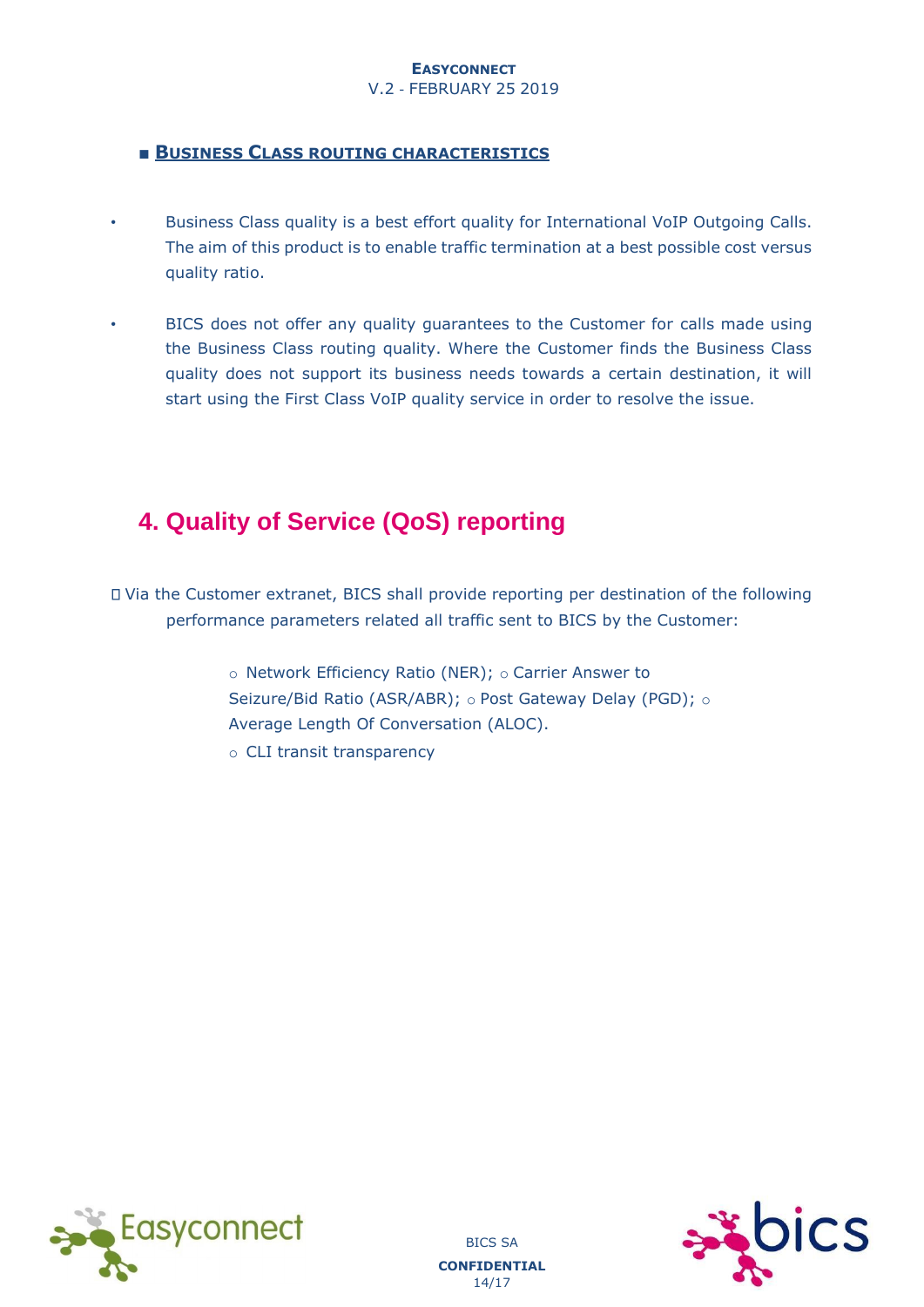# Schedule 2 – SMS Service Plan **1. Scope**

On a non-exclusive basis, BICS agrees to provide to the Customer the connecting facility with its network allowing the Customer to route its international SMS traffic directly or in transit to various destinations.

The type of traffic, for originating and for terminating traffic, shall be A2P traffic only. For sake of clarity, traditional Person 2 Person traffic originating from mobile operator's end subscriber and being addressed to another mobile operator's end subscriber cannot be terminated within EasyConnect SMS service.

# **2. Service description & Technical Connection**

- To perform the SMS Services, each Party must bear the costs related to investment, provisioning and maintenance of the connecting facility located within its network territory.
- To perform the SMS Services, each Party must bear the costs related to investment, provisioning and maintenance of third party connecting facilities located outside its respective network territory.
- Connections to BICS SMS platform can be done in various ways, as specified in the SMS Service Annex, being part of the EasyConnect service agreement.
- The Customer will choose the right SMPP bind (business or first-class) in order to send his SMS traffic. Different price are assigned on each product.
- BICS determines whether it will route received SMS traffic directly or indirectly and this depends on the First Class SMS or Business Class SMS routing plan as specified in the article 4 of this Schedule. BICS will keep the sender ID as it is received from the customer, but can't guarantee it in case of indirect routing. In case of First Class SMS routing is used by the Customer, BICS will execute in good faith and with its best endeavours the use the routes which are supporting the transmission of Sender ID.



BICS SA **CONFIDENTIAL**  15/17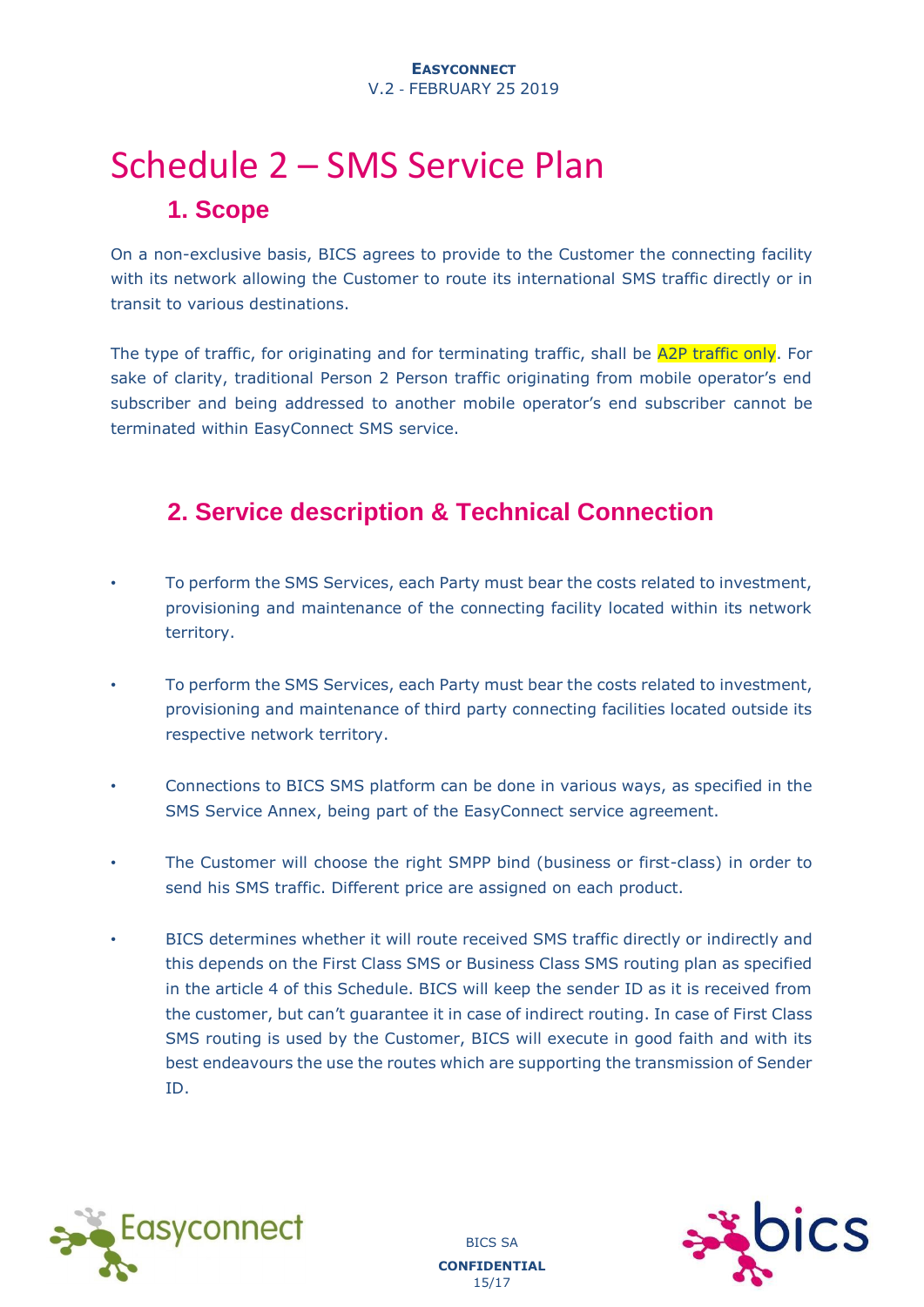#### V.2 - FEBRUARY 25 2019

• The SMS maximum throughput is 20 SMS/sec for each SMPP bind. There is 1 bind first class and 1 bind business class.

# **3. EasyConnect SMS Products**

#### ■ **FIRST CLASS SMS ROUTING CHARACTERISTICS**

- First Class SMS routing offers a premium quality delivery of the SMS traffic.
- The First Class SMS routed SMSes shall be carried over the best available quality routes.
- The First Class SMS routed SMSes shall be preferentially routed on direct routes to the destination operators, wherever possible.
- Where ever direct routing is not possible, BICS will use an alternative route inside the First Class SMS routing, but in this case only the best available alternative routes will be implemented. Such routes must provide a quality at least comparable to the direct route.
- BICS is responsible for in-depth testing of each First Class SMS route before implementation.
- BICS guarantees to take immediate action when the quality of the First Class SMS routes is insufficient.
- BICS ensures 24/24 hours pro-active quality monitoring and alarm identification for the First Class SMS routing. Technical trouble tickets opened by the Customer via the BICs' Customer extranet will be actively used to identify quality issues on specific routes.
- BICS guarantees that when First Class SMS quality routing is used the Sender ID will be transparently passed over the BICS network to the destination network. BICS does not guarantee that the destination network will respect the rules and obligations for CLI information transmission towards the end-user.





BICS SA **CONFIDENTIAL**  16/17